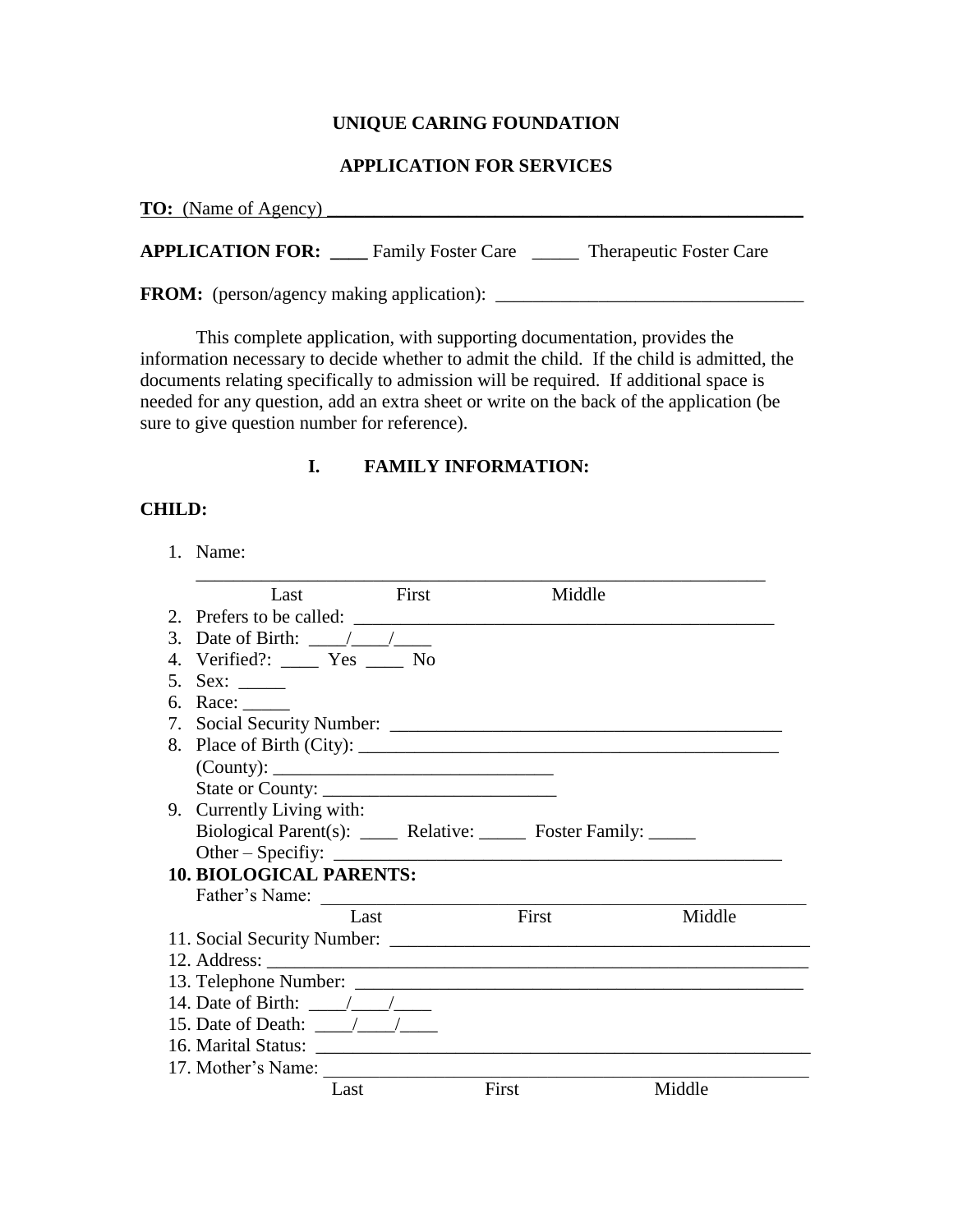| 18. Social Security Number: |  |
|-----------------------------|--|
|                             |  |

19. Address: \_\_\_\_\_\_\_\_\_\_\_\_\_\_\_\_\_\_\_\_\_\_\_\_\_\_\_\_\_\_\_\_\_\_\_\_\_\_\_\_\_\_\_\_\_\_\_\_\_\_\_\_\_\_\_\_\_

20. Telephone Number: \_\_\_\_\_\_\_\_\_\_\_\_\_\_\_\_\_\_\_\_\_\_\_\_\_\_\_\_\_\_\_\_\_\_\_\_\_\_\_\_\_\_\_\_\_\_\_\_\_

21. Date of Birth:  $\frac{\sqrt{2}}{2}$ 

22. Date of Death:  $\frac{\sqrt{2\pi}}{2\pi}$ 

23. Marital Status: \_\_\_\_\_\_\_\_\_\_\_\_\_\_\_\_\_\_\_\_\_\_\_\_\_\_\_\_\_\_\_\_\_\_\_\_\_\_\_\_\_\_\_\_\_\_\_\_\_\_\_\_\_

**CURRENT PARENTAL RELATIONSHIPS:** (The persons, if other than biological parents, who will be working in a parental capacity with child while in care):

| Last                                                                                                                                                                                                                                                                                                                                                                    | $\overline{First}$                                                 | Middle |
|-------------------------------------------------------------------------------------------------------------------------------------------------------------------------------------------------------------------------------------------------------------------------------------------------------------------------------------------------------------------------|--------------------------------------------------------------------|--------|
|                                                                                                                                                                                                                                                                                                                                                                         |                                                                    |        |
| 26. Date of Birth: $\frac{1}{2}$ /                                                                                                                                                                                                                                                                                                                                      |                                                                    |        |
| 27. Relationship to Child: Step: ______ Adoptive: _____                                                                                                                                                                                                                                                                                                                 |                                                                    |        |
|                                                                                                                                                                                                                                                                                                                                                                         |                                                                    |        |
|                                                                                                                                                                                                                                                                                                                                                                         | <u> 1989 - Jan Samuel Barbara, margaret eta idazlea (h. 1989).</u> |        |
|                                                                                                                                                                                                                                                                                                                                                                         |                                                                    |        |
|                                                                                                                                                                                                                                                                                                                                                                         |                                                                    |        |
| 30. Mother's Name: $\frac{1}{2}$                                                                                                                                                                                                                                                                                                                                        |                                                                    |        |
| Last                                                                                                                                                                                                                                                                                                                                                                    | <b>First</b>                                                       | Middle |
|                                                                                                                                                                                                                                                                                                                                                                         |                                                                    |        |
|                                                                                                                                                                                                                                                                                                                                                                         |                                                                    |        |
| 33. Relationship to Child: Step: ______ Adoptive: _____                                                                                                                                                                                                                                                                                                                 |                                                                    |        |
|                                                                                                                                                                                                                                                                                                                                                                         |                                                                    |        |
|                                                                                                                                                                                                                                                                                                                                                                         |                                                                    |        |
|                                                                                                                                                                                                                                                                                                                                                                         |                                                                    |        |
|                                                                                                                                                                                                                                                                                                                                                                         |                                                                    |        |
| Mother: Father:                                                                                                                                                                                                                                                                                                                                                         |                                                                    |        |
| If "yes", give the date of the final order terminating parental rights:                                                                                                                                                                                                                                                                                                 |                                                                    |        |
| $\sqrt{2}$                                                                                                                                                                                                                                                                                                                                                              |                                                                    |        |
| Of the Mother: $\frac{1}{\sqrt{1-\frac{1}{2}}}$ of the Father: $\frac{1}{\sqrt{1-\frac{1}{2}}}$                                                                                                                                                                                                                                                                         |                                                                    |        |
| 37. Has the child been adopted?: ________ Yes _______ No                                                                                                                                                                                                                                                                                                                |                                                                    |        |
| If "yes", give date(s) of the final adoption order(s): $\frac{1}{\sqrt{1-\frac{1}{1-\frac{1}{1-\frac{1}{1-\frac{1}{1-\frac{1}{1-\frac{1}{1-\frac{1}{1-\frac{1}{1-\frac{1}{1-\frac{1}{1-\frac{1}{1-\frac{1}{1-\frac{1}{1-\frac{1}{1-\frac{1}{1-\frac{1}{1-\frac{1}{1-\frac{1}{1-\frac{1}{1-\frac{1}{1-\frac{1}{1-\frac{1}{1-\frac{1}{1-\frac{1}{1-\frac{1}{1-\frac{1}{1$ |                                                                    |        |
|                                                                                                                                                                                                                                                                                                                                                                         |                                                                    |        |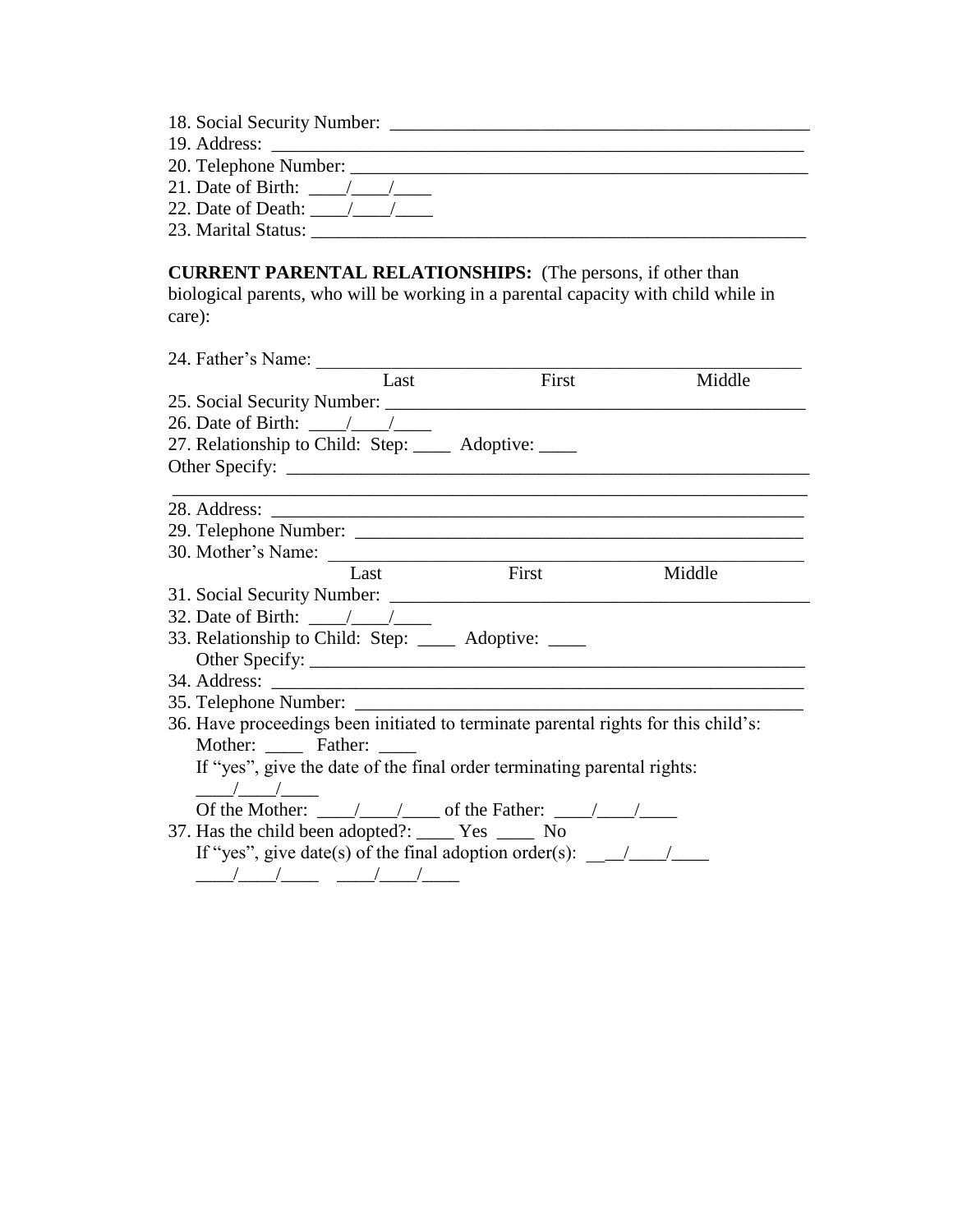38. CHILD'S SIBLINGS: (Include all half siblings, step siblings, Adoptive siblings):

**NAME:** 

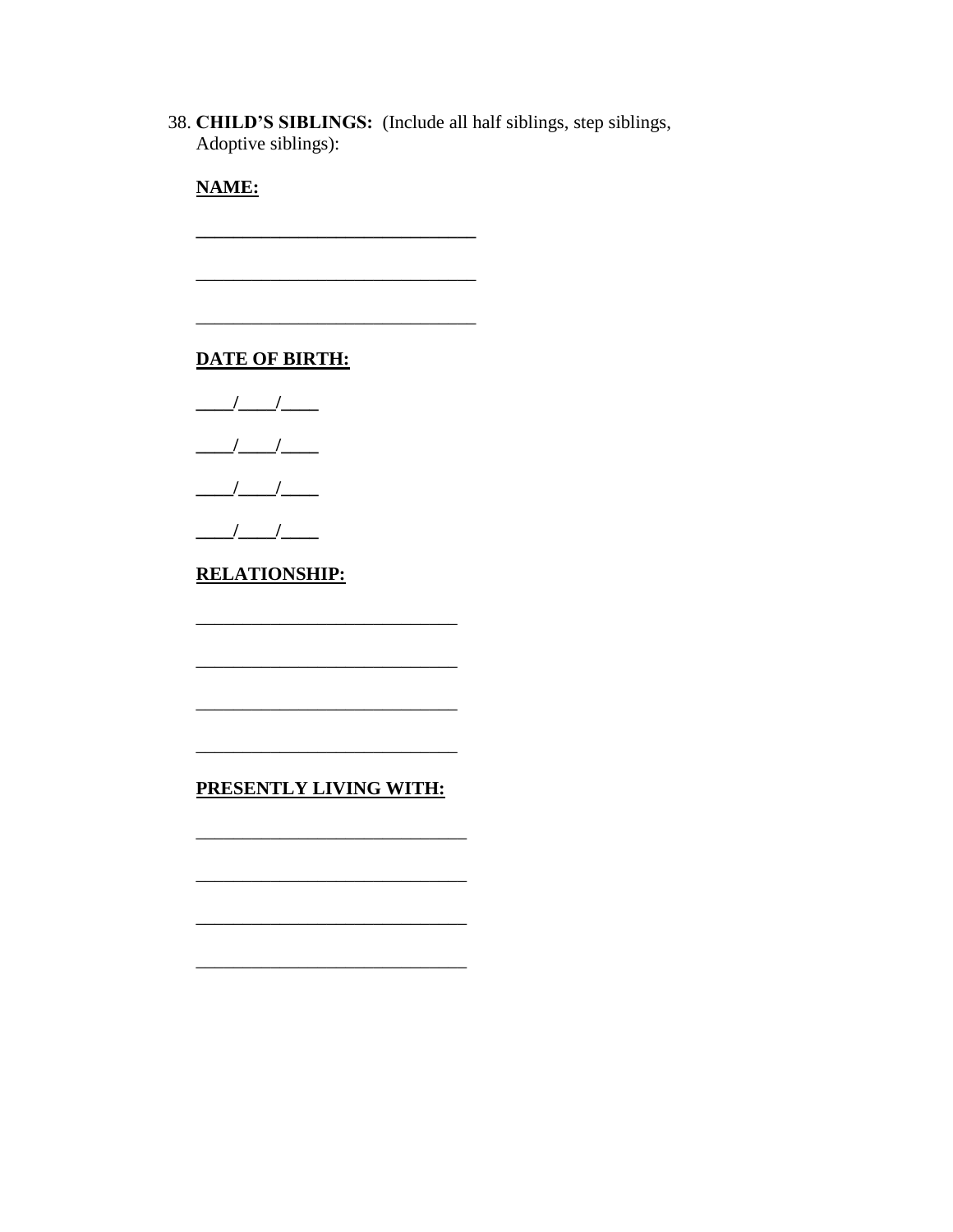## **II. CUSTODY**

- 39. Name of Legal Custodian:
- 40. Telephone Number: \_\_\_\_\_\_\_\_\_\_\_\_\_\_\_\_\_\_\_\_\_\_\_\_\_\_\_\_\_\_\_\_\_\_\_\_\_\_\_\_\_\_\_\_ 41. Address: \_\_\_\_\_\_\_\_\_\_\_\_\_\_\_\_\_\_\_\_\_\_\_\_\_\_\_\_\_\_\_\_\_\_\_\_\_\_\_\_\_\_\_\_\_\_\_\_\_\_\_\_\_ 42. Name of Contact Person: \_\_\_\_\_\_\_\_\_\_\_\_\_\_\_\_\_\_\_\_\_\_\_\_\_\_\_\_\_\_\_\_\_\_\_\_\_\_\_\_ 43. Telephone Number: 44. Is a "Voluntary Placement Agreement" in effect?: Yes \_\_\_\_ No If yes, give expiration date:  $\frac{\sqrt{2}}{2}$ 45. Check if there is any \_\_\_\_\_\_ physical, \_\_\_\_ medical, \_\_\_\_ developmental \_\_\_\_ Psychological problem which will require special attention in caring for this child. Attach a description of each problem checked. Check if there is any \_\_\_\_\_\_ physical, \_\_\_\_\_ medical, \_\_\_\_developmental, \_\_\_\_\_ Psychological problem which will require special attention in caring for this child. Attach a description of each problem checked. 46. Name any medications this child is now taking, and for what condition(s): \_\_\_\_\_\_\_\_\_\_\_\_\_\_\_\_\_\_\_\_\_\_\_\_\_\_\_\_\_\_\_\_\_\_\_\_\_\_\_\_\_\_\_\_\_\_\_\_\_\_\_\_\_\_\_\_\_\_\_\_\_\_\_\_\_\_ \_\_\_\_\_\_\_\_\_\_\_\_\_\_\_\_\_\_\_\_\_\_\_\_\_\_\_\_\_\_\_\_\_\_\_\_\_\_\_\_\_\_\_\_\_\_\_\_\_\_\_\_\_\_\_\_\_\_\_\_\_\_\_\_\_\_ 47. Name of child's physician: 48. Telephone Number: 49. Address: \_\_\_\_\_\_\_\_\_\_\_\_\_\_\_\_\_\_\_\_\_\_\_\_\_\_\_\_\_\_\_\_\_\_\_\_\_\_\_\_\_\_\_\_\_\_\_\_\_\_\_\_\_\_\_\_\_ 50. Name of child's dentist: \_\_\_\_\_\_\_\_\_\_\_\_\_\_\_\_\_\_\_\_\_\_\_\_\_\_\_\_\_\_\_\_\_\_\_\_\_\_\_\_\_\_\_\_\_
- 
- 51. Telephone Number: \_\_\_\_\_\_\_\_\_\_\_\_\_\_\_\_\_\_\_\_\_\_\_\_\_\_\_\_\_\_\_\_\_\_\_\_\_\_\_\_\_\_\_\_\_\_\_\_
- 52. Address: \_\_\_\_\_\_\_\_\_\_\_\_\_\_\_\_\_\_\_\_\_\_\_\_\_\_\_\_\_\_\_\_\_\_\_\_\_\_\_\_\_\_\_\_\_\_\_\_\_\_\_\_\_\_\_\_\_

# **III. EDUCATIONAL INFORMATION**

(If this form is completed between school terms, please give the information pertaining to the previous school year. If assistance is needed in completing the form, please consult the child's school).

- 53. Assigned School Grade: In which grade(s) has the child been retained? 54. Attach a copy of the child's report card for the latest reporting period.
- 55. School performance this year is: \_\_\_\_\_\_\_ Better than; Lequal to: Poorer than previous year: \_\_\_\_\_

\_\_\_\_\_\_\_\_\_\_\_\_\_\_\_\_\_\_\_\_\_\_\_\_\_\_\_\_\_\_\_\_\_\_\_\_\_\_\_\_\_\_\_\_\_\_\_\_\_\_

56. Education setting: Regular Class: \_\_\_\_ Special Education: \_\_\_\_\_ Other –  $(Specify:$ )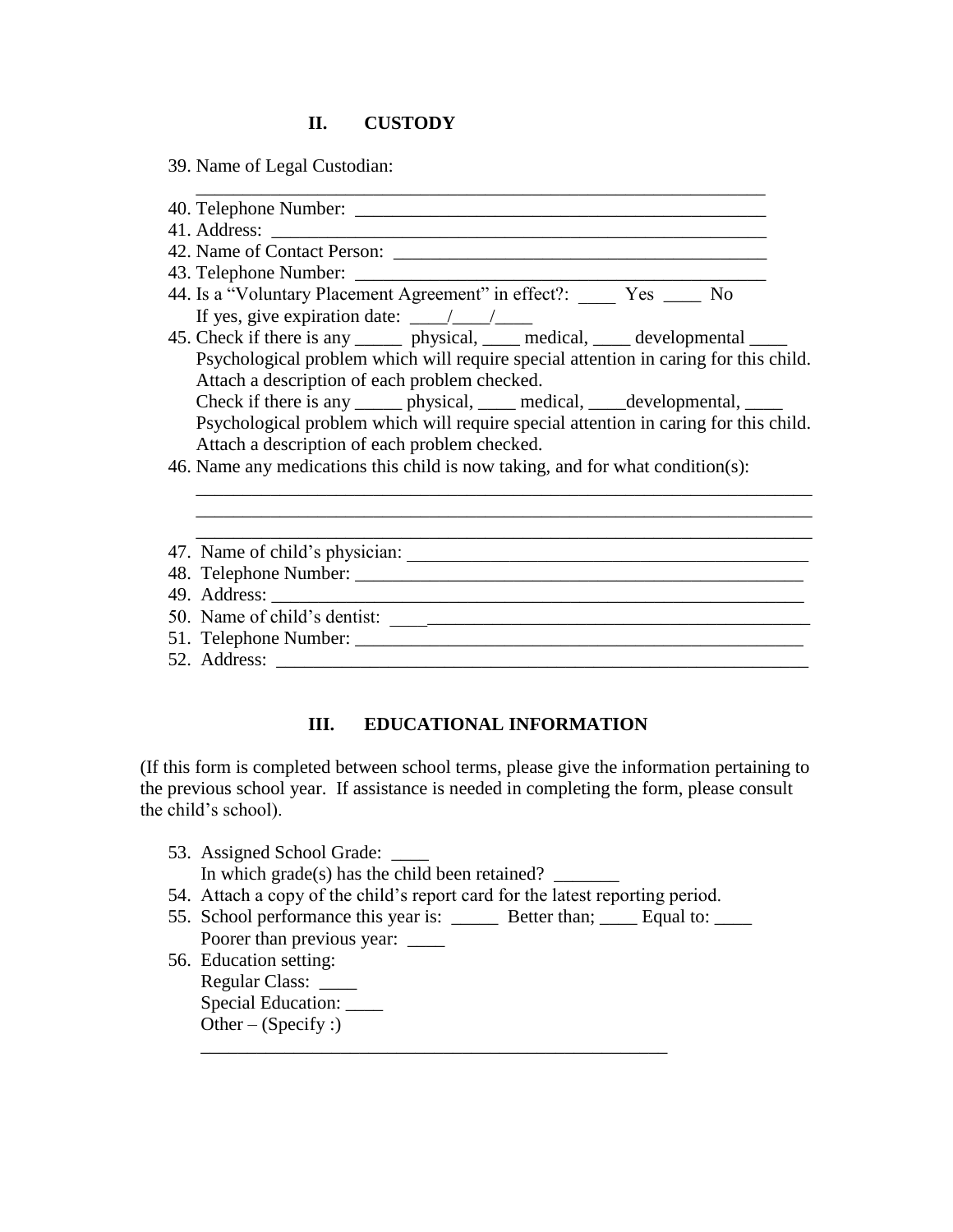| 57. Has child been classified as "special needs" under PL 105-17?: Tes _ No<br>If yes, circle classification(s): |
|------------------------------------------------------------------------------------------------------------------|
|                                                                                                                  |
|                                                                                                                  |
|                                                                                                                  |
| H1:                                                                                                              |
| EMD:                                                                                                             |
|                                                                                                                  |
|                                                                                                                  |
| MU:                                                                                                              |
| OI:                                                                                                              |
|                                                                                                                  |
| SLD:                                                                                                             |
| SLI:                                                                                                             |
| VI:                                                                                                              |
| 58. Child's appointed Surrogate Parent: Name: __________________________________                                 |
|                                                                                                                  |
|                                                                                                                  |
|                                                                                                                  |
|                                                                                                                  |
| <u> 1989 - Johann Barbara, margaret eta idazlearia (h. 1989).</u>                                                |
| 64. School Transcript: Attached: ____ Yes ____ No;                                                               |
| Promised by date: _____ Yes _____ No                                                                             |
| 65. Latest Evaluation Information:                                                                               |
| Achievement Evaluation (ex; Woodcock Johns IBM, etc.);                                                           |
| Date: $\frac{\sqrt{1-\frac{1}{2}}}{\sqrt{1-\frac{1}{2}}}}$                                                       |
| Assessment/Test:                                                                                                 |
| Psychological Evaluation (ex; WISC-III, etc,) Date: _____________________________                                |
|                                                                                                                  |
|                                                                                                                  |
| 66. Attendance record for school year:                                                                           |
|                                                                                                                  |
|                                                                                                                  |
| Number us unexcused absences (suspension, expulsion, truancy, etc.): ________                                    |
| Explain:                                                                                                         |
|                                                                                                                  |
|                                                                                                                  |
|                                                                                                                  |
|                                                                                                                  |
|                                                                                                                  |
|                                                                                                                  |
| 71. Recommended school information pertinent to this application:                                                |

\_\_\_\_\_\_\_\_\_\_\_\_\_\_\_\_\_\_\_\_\_\_\_\_\_\_\_\_\_\_\_\_\_\_\_\_\_\_\_\_\_\_\_\_\_\_\_\_\_\_\_\_\_\_\_\_\_\_\_\_\_\_\_\_\_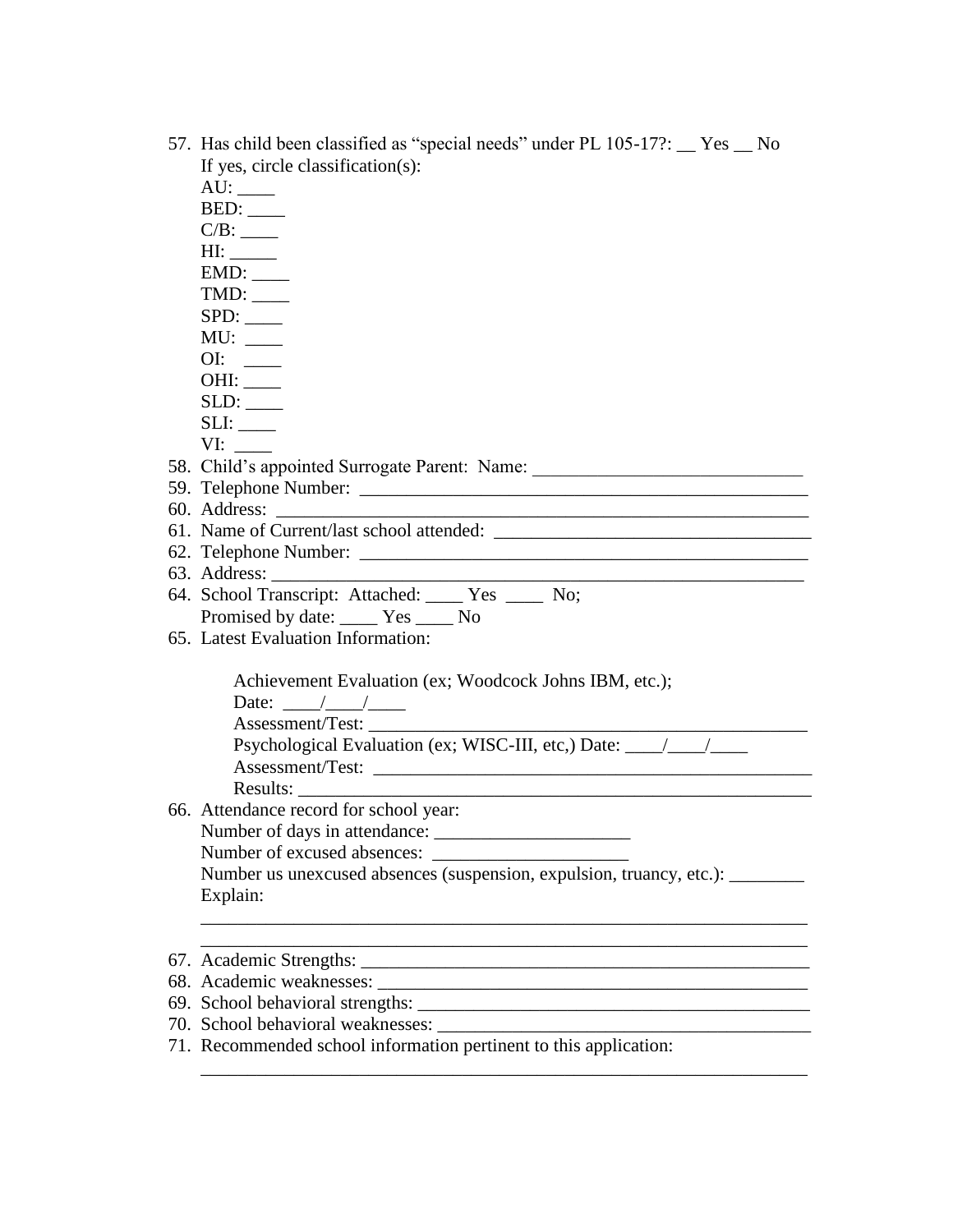- 72. Recommended educational plan/program (IEP), etc.):
- 73. Other special needs/talents, including extra-curricular activities and interests:

\_\_\_\_\_\_\_\_\_\_\_\_\_\_\_\_\_\_\_\_\_\_\_\_\_\_\_\_\_\_\_\_\_\_\_\_\_\_\_\_\_\_\_\_\_\_\_\_\_\_\_\_\_\_\_\_\_\_\_\_\_\_\_\_\_

\_\_\_\_\_\_\_\_\_\_\_\_\_\_\_\_\_\_\_\_\_\_\_\_\_\_\_\_\_\_\_\_\_\_\_\_\_\_\_\_\_\_\_\_\_\_\_\_\_\_\_\_\_\_\_\_\_\_\_\_\_\_\_\_\_

\_\_\_\_\_\_\_\_\_\_\_\_\_\_\_\_\_\_\_\_\_\_\_\_\_\_\_\_\_\_\_\_\_\_\_\_\_\_\_\_\_\_\_\_\_\_\_\_\_\_\_\_\_\_\_\_\_\_\_\_\_\_\_\_\_

74. Additional school information pertinent to this application:

#### **IV. SOCIAL HISTORY**

The following information will help agency staff understand the child's and family's needs and how best to meet these needs. If a written social history is available, it may be substituted for Section V (questions no. 75-85). Answer any of the questions below which are not addressed in the social history).

75. Tell what is going on in the family at this time. Describe the significant events which effect this family and child:

\_\_\_\_\_\_\_\_\_\_\_\_\_\_\_\_\_\_\_\_\_\_\_\_\_\_\_\_\_\_\_\_\_\_\_\_\_\_\_\_\_\_\_\_\_\_\_\_\_\_\_\_\_\_\_\_\_\_\_\_\_\_\_\_\_

\_\_\_\_\_\_\_\_\_\_\_\_\_\_\_\_\_\_\_\_\_\_\_\_\_\_\_\_\_\_\_\_\_\_\_\_\_\_\_\_\_\_\_\_\_\_\_\_\_\_\_\_\_\_\_\_\_\_\_\_\_\_\_\_\_

\_\_\_\_\_\_\_\_\_\_\_\_\_\_\_\_\_\_\_\_\_\_\_\_\_\_\_\_\_\_\_\_\_\_\_\_\_\_\_\_\_\_\_\_\_\_\_\_\_\_\_\_\_\_\_\_\_\_\_\_\_\_\_\_\_  $\Box$ \_\_\_\_\_\_\_\_\_\_\_\_\_\_\_\_\_\_\_\_\_\_\_\_\_\_\_\_\_\_\_\_\_\_\_\_\_\_\_\_\_\_\_\_\_\_\_\_\_\_\_\_\_\_\_\_\_\_\_\_\_\_\_\_\_

\_\_\_\_\_\_\_\_\_\_\_\_\_\_\_\_\_\_\_\_\_\_\_\_\_\_\_\_\_\_\_\_\_\_\_\_\_\_\_\_\_\_\_\_\_\_\_\_\_\_\_\_\_\_\_\_\_\_\_\_\_\_\_\_\_\_\_\_\_\_\_\_

\_\_\_\_\_\_\_\_\_\_\_\_\_\_\_\_\_\_\_\_\_\_\_\_\_\_\_\_\_\_\_\_\_\_\_\_\_\_\_\_\_\_\_\_\_\_\_\_\_\_\_\_\_\_\_\_\_\_\_\_\_\_\_\_\_\_\_\_\_\_\_\_

\_\_\_\_\_\_\_\_\_\_\_\_\_\_\_\_\_\_\_\_\_\_\_\_\_\_\_\_\_\_\_\_\_\_\_\_\_\_\_\_\_\_\_\_\_\_\_\_\_\_\_\_\_\_\_\_\_\_\_\_\_\_\_\_\_\_\_\_\_\_\_\_ \_\_\_\_\_\_\_\_\_\_\_\_\_\_\_\_\_\_\_\_\_\_\_\_\_\_\_\_\_\_\_\_\_\_\_\_\_\_\_\_\_\_\_\_\_\_\_\_\_\_\_\_\_\_\_\_\_\_\_\_\_\_\_\_\_\_\_\_\_\_\_\_ \_\_\_\_\_\_\_\_\_\_\_\_\_\_\_\_\_\_\_\_\_\_\_\_\_\_\_\_\_\_\_\_\_\_\_\_\_\_\_\_\_\_\_\_\_\_\_\_\_\_\_\_\_\_\_\_\_\_\_\_\_\_\_\_\_\_\_\_\_\_\_\_

\_\_\_\_\_\_\_\_\_\_\_\_\_\_\_\_\_\_\_\_\_\_\_\_\_\_\_\_\_\_\_\_\_\_\_\_\_\_\_\_\_\_\_\_\_\_\_\_\_\_\_\_\_\_\_\_\_\_\_\_\_\_\_\_\_\_\_\_\_\_\_\_

\_\_\_\_\_\_\_\_\_\_\_\_\_\_\_\_\_\_\_\_\_\_\_\_\_\_\_\_\_\_\_\_\_\_\_\_\_\_\_\_\_\_\_\_\_\_\_\_\_\_\_\_\_\_\_\_\_\_\_\_\_\_\_\_\_\_\_\_\_\_\_\_

\_\_\_\_\_\_\_\_\_\_\_\_\_\_\_\_\_\_\_\_\_\_\_\_\_\_\_\_\_\_\_\_\_\_\_\_\_\_\_\_\_\_\_\_\_\_\_\_\_\_\_\_\_\_\_\_\_\_\_\_\_\_\_\_\_ \_\_\_\_\_\_\_\_\_\_\_\_\_\_\_\_\_\_\_\_\_\_\_\_\_\_\_\_\_\_\_\_\_\_\_\_\_\_\_\_\_\_\_\_\_\_\_\_\_\_\_\_\_\_\_\_\_\_\_\_\_\_\_\_\_

76. Give a brief description of this family's : a. Strengths:

b. Weaknesses:

- 77. Give a brief description of the child's: a. Strengths:
	- b. Weaknesses: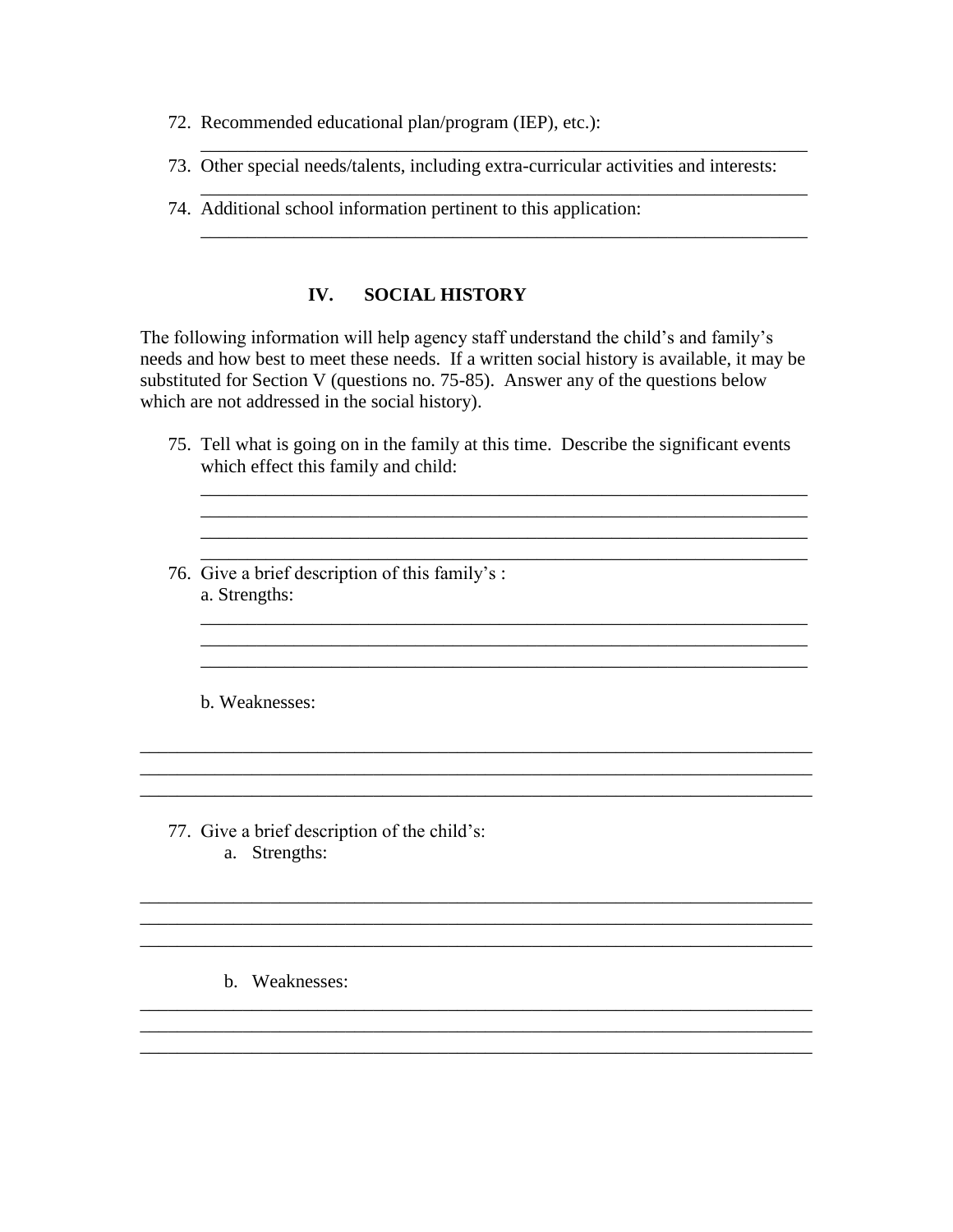78. What and/or who make this child?

- a. Glad? \_\_\_\_\_\_\_\_\_\_\_\_\_\_\_\_\_\_\_\_\_\_\_\_\_\_\_\_\_\_\_\_\_\_\_\_\_\_\_\_\_\_\_\_\_\_\_\_\_\_\_\_\_\_\_\_\_
- b. Sad? \_\_\_\_\_\_\_\_\_\_\_\_\_\_\_\_\_\_\_\_\_\_\_\_\_\_\_\_\_\_\_\_\_\_\_\_\_\_\_\_\_\_\_\_\_\_\_\_\_\_\_\_\_\_\_\_\_
- c. Mad? \_\_\_\_\_\_\_\_\_\_\_\_\_\_\_\_\_\_\_\_\_\_\_\_\_\_\_\_\_\_\_\_\_\_\_\_\_\_\_\_\_\_\_\_\_\_\_\_\_\_\_\_\_\_\_\_\_
- d. Fight? \_\_\_\_\_\_\_\_\_\_\_\_\_\_\_\_\_\_\_\_\_\_\_\_\_\_\_\_\_\_\_\_\_\_\_\_\_\_\_\_\_\_\_\_\_\_\_\_\_\_\_\_\_\_\_\_
- e. Run?

 79. from what agencies/professionals has the family sought or been given help? Specify services and results:

80. What religious resources/support systems are available to this child and family? (Name/telephone number of contact person):  $\frac{\sqrt{2}}{2}$ 

\_\_\_\_\_\_\_\_\_\_\_\_\_\_\_\_\_\_\_\_\_\_\_\_\_\_\_\_\_\_\_\_\_\_\_\_\_\_\_\_\_\_\_\_\_\_\_\_\_\_\_\_\_\_\_\_\_\_\_\_\_\_\_\_\_\_\_\_\_\_\_\_ \_\_\_\_\_\_\_\_\_\_\_\_\_\_\_\_\_\_\_\_\_\_\_\_\_\_\_\_\_\_\_\_\_\_\_\_\_\_\_\_\_\_\_\_\_\_\_\_\_\_\_\_\_\_\_\_\_\_\_\_\_\_\_\_\_\_\_\_\_\_\_\_ \_\_\_\_\_\_\_\_\_\_\_\_\_\_\_\_\_\_\_\_\_\_\_\_\_\_\_\_\_\_\_\_\_\_\_\_\_\_\_\_\_\_\_\_\_\_\_\_\_\_\_\_\_\_\_\_\_\_\_\_\_\_\_\_\_\_\_\_\_\_\_\_

81. Why must this child now live away from his/her parents? Attach a description of previous out-of-home placement(s):

\_\_\_\_\_\_\_\_\_\_\_\_\_\_\_\_\_\_\_\_\_\_\_\_\_\_\_\_\_\_\_\_\_\_\_\_\_\_\_\_\_\_\_\_\_\_\_\_\_\_\_\_\_\_\_\_\_\_\_\_\_\_\_\_\_\_\_\_\_ \_\_\_\_\_\_\_\_\_\_\_\_\_\_\_\_\_\_\_\_\_\_\_\_\_\_\_\_\_\_\_\_\_\_\_\_\_\_\_\_\_\_\_\_\_\_\_\_\_\_\_\_\_\_\_\_\_\_\_\_\_\_\_\_\_\_\_\_\_

\_\_\_\_\_\_\_\_\_\_\_\_\_\_\_\_\_\_\_\_\_\_\_\_\_\_\_\_\_\_\_\_\_\_\_\_\_\_\_\_\_\_\_\_\_\_\_\_\_\_\_\_\_\_\_\_\_\_\_\_\_\_\_\_\_\_\_\_\_

82. Is there history of delinquent behavior? \_\_\_\_ Yes \_\_\_\_ No

 (If yes, attach description including history of core involvement and a copy of any court order currently in effect).

83. Has application been made to have this child certified as "Willie M."?  $Yes$  No

Date of certification: \_\_\_\_/\_\_\_\_/\_\_\_\_

84. Is this child suicidal? Yes No

If yes, attach history with description of attempts).

 85. Identify the current needs of the child and family to which the agency is asked to respond:

\_\_\_\_\_\_\_\_\_\_\_\_\_\_\_\_\_\_\_\_\_\_\_\_\_\_\_\_\_\_\_\_\_\_\_\_\_\_\_\_\_\_\_\_\_\_\_\_\_\_\_\_\_\_\_\_\_\_\_\_\_\_\_\_\_\_\_\_\_\_\_\_

\_\_\_\_\_\_\_\_\_\_\_\_\_\_\_\_\_\_\_\_\_\_\_\_\_\_\_\_\_\_\_\_\_\_\_\_\_\_\_\_\_\_\_\_\_\_\_\_\_\_\_\_\_\_\_\_\_\_\_\_\_\_\_\_\_\_\_\_\_\_\_\_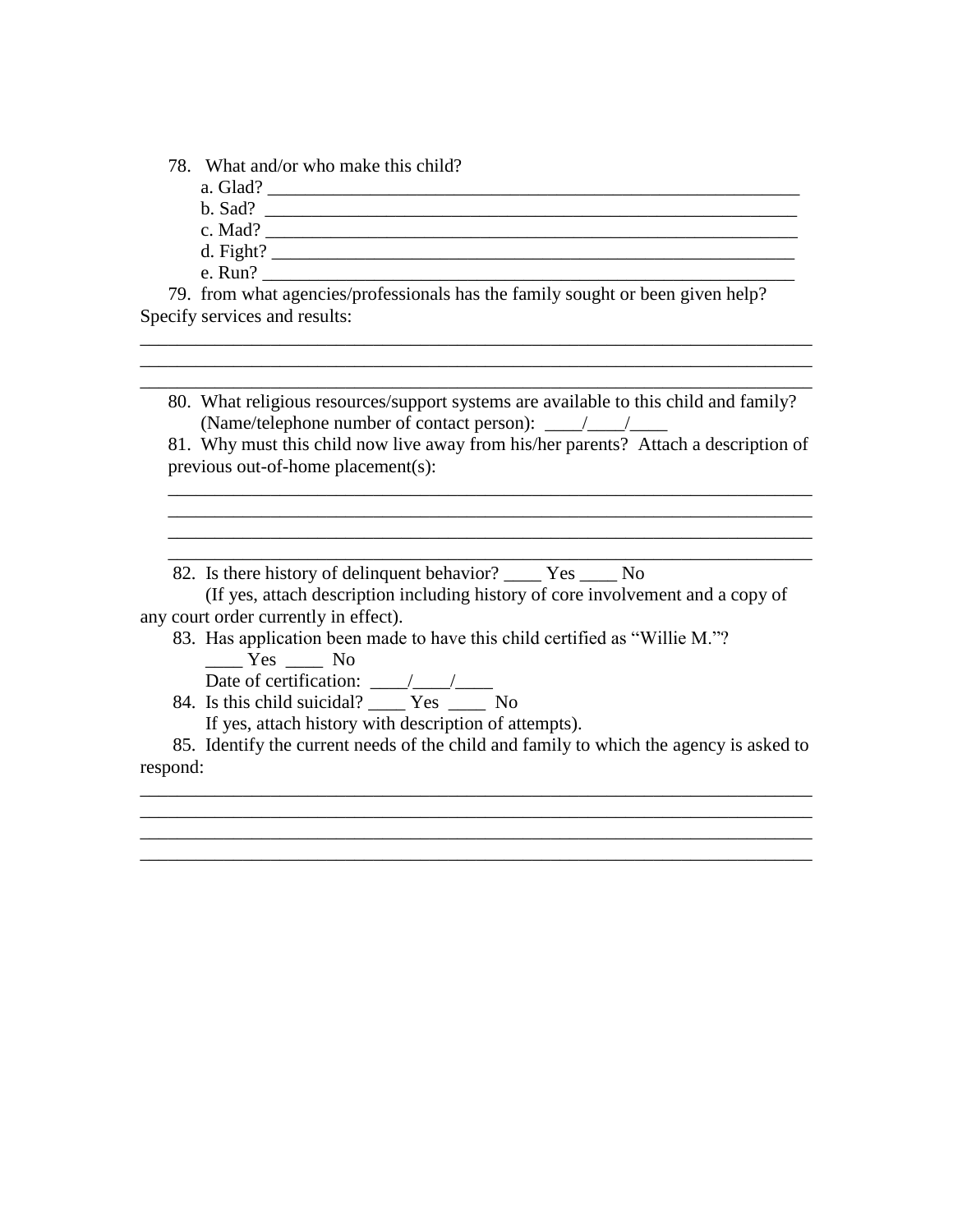#### **V. PLANNING**

(This section requires equal attention to the family and the child in answering the questions.)

- 86. What is the permanent plan for this child?
- 87. Is there a current need to revise the permanent plan? \_\_\_\_ Yes \_\_\_\_ No If yes, please explain:

\_\_\_\_\_\_\_\_\_\_\_\_\_\_\_\_\_\_\_\_\_\_\_\_\_\_\_\_\_\_\_\_\_\_\_\_\_\_\_\_\_\_\_\_\_\_\_\_\_\_\_\_\_\_\_\_\_\_\_\_\_\_\_\_\_\_\_\_\_\_\_\_

\_\_\_\_\_\_\_\_\_\_\_\_\_\_\_\_\_\_\_\_\_\_\_\_\_\_\_\_\_\_\_\_\_\_\_\_\_\_\_\_\_\_\_\_\_\_\_\_\_\_\_\_\_\_\_\_\_\_\_\_\_\_\_\_\_\_\_\_\_\_\_\_ \_\_\_\_\_\_\_\_\_\_\_\_\_\_\_\_\_\_\_\_\_\_\_\_\_\_\_\_\_\_\_\_\_\_\_\_\_\_\_\_\_\_\_\_\_\_\_\_\_\_\_\_\_\_\_\_\_\_\_\_\_\_\_\_\_\_\_\_\_\_\_\_

88. State the goals toward which the family and child are working to achieve the permanent plan:

\_\_\_\_\_\_\_\_\_\_\_\_\_\_\_\_\_\_\_\_\_\_\_\_\_\_\_\_\_\_\_\_\_\_\_\_\_\_\_\_\_\_\_\_\_\_\_\_\_\_\_\_\_\_\_\_\_\_\_\_\_\_\_\_\_\_\_\_\_\_\_\_

\_\_\_\_\_\_\_\_\_\_\_\_\_\_\_\_\_\_\_\_\_\_\_\_\_\_\_\_\_\_\_\_\_\_\_\_\_\_\_\_\_\_\_\_\_\_\_\_\_\_\_\_\_\_\_\_\_\_\_\_\_\_\_\_\_\_\_\_\_\_\_\_

\_\_\_\_\_\_\_\_\_\_\_\_\_\_\_\_\_\_\_\_\_\_\_\_\_\_\_\_\_\_\_\_\_\_\_\_\_\_\_\_\_\_\_\_\_\_\_\_\_\_\_\_\_\_\_\_\_\_\_\_\_\_\_\_\_\_\_\_\_\_\_\_

\_\_\_\_\_\_\_\_\_\_\_\_\_\_\_\_\_\_\_\_\_\_\_\_\_\_\_\_\_\_\_\_\_\_\_\_\_\_\_\_\_\_\_\_\_\_\_\_\_\_\_\_\_\_\_\_\_\_\_\_\_\_\_\_\_\_\_\_\_\_\_\_ \_\_\_\_\_\_\_\_\_\_\_\_\_\_\_\_\_\_\_\_\_\_\_\_\_\_\_\_\_\_\_\_\_\_\_\_\_\_\_\_\_\_\_\_\_\_\_\_\_\_\_\_\_\_\_\_\_\_\_\_\_\_\_\_\_\_\_\_\_\_\_\_

\_\_\_\_\_\_\_\_\_\_\_\_\_\_\_\_\_\_\_\_\_\_\_\_\_\_\_\_\_\_\_\_\_\_\_\_\_\_\_\_\_\_\_\_\_\_\_\_\_\_\_\_\_\_\_\_\_\_\_\_\_\_\_\_\_\_\_\_\_\_\_\_

\_\_\_\_\_\_\_\_\_\_\_\_\_\_\_\_\_\_\_\_\_\_\_\_\_\_\_\_\_\_\_\_\_\_\_\_\_\_\_\_\_\_\_\_\_\_\_\_\_\_\_\_\_\_\_\_\_\_\_\_\_\_\_\_\_\_\_\_\_\_\_\_

 89. What specific services of the agency are being requested on behalf of this family and child?

90. How will the requested services help the family and child achieve their permanent plan?

91. Identify in order of your priority all agencies to which this application is being made:

(1) \_\_\_\_\_\_\_\_\_\_\_\_\_\_\_\_\_\_\_\_\_\_\_\_\_\_\_\_\_\_\_\_\_\_\_\_\_\_\_ (2) \_\_\_\_\_\_\_\_\_\_\_\_\_\_\_\_\_\_\_\_\_\_\_\_\_\_\_\_\_\_\_\_\_\_\_\_\_\_\_ (3) \_\_\_\_\_\_\_\_\_\_\_\_\_\_\_\_\_\_\_\_\_\_\_\_\_\_\_\_\_\_\_\_\_\_\_\_\_\_\_  $(4)$   $\overline{\phantom{a}}$ 

92. Give the name/role of other volunteers/professionals assigned to this child (Guardian ad Litem, Child Advocate, Court Counselor, etc.):

\_\_\_\_\_\_\_\_\_\_\_\_\_\_\_\_\_\_\_\_\_\_\_\_\_\_\_\_\_\_\_\_\_\_\_\_\_\_\_\_\_\_\_\_\_\_\_\_\_\_\_\_\_\_\_\_\_\_\_\_\_\_\_\_\_\_\_\_\_\_\_\_ \_\_\_\_\_\_\_\_\_\_\_\_\_\_\_\_\_\_\_\_\_\_\_\_\_\_\_\_\_\_\_\_\_\_\_\_\_\_\_\_\_\_\_\_\_\_\_\_\_\_\_\_\_\_\_\_\_\_\_\_\_\_\_\_\_\_\_\_\_\_\_\_